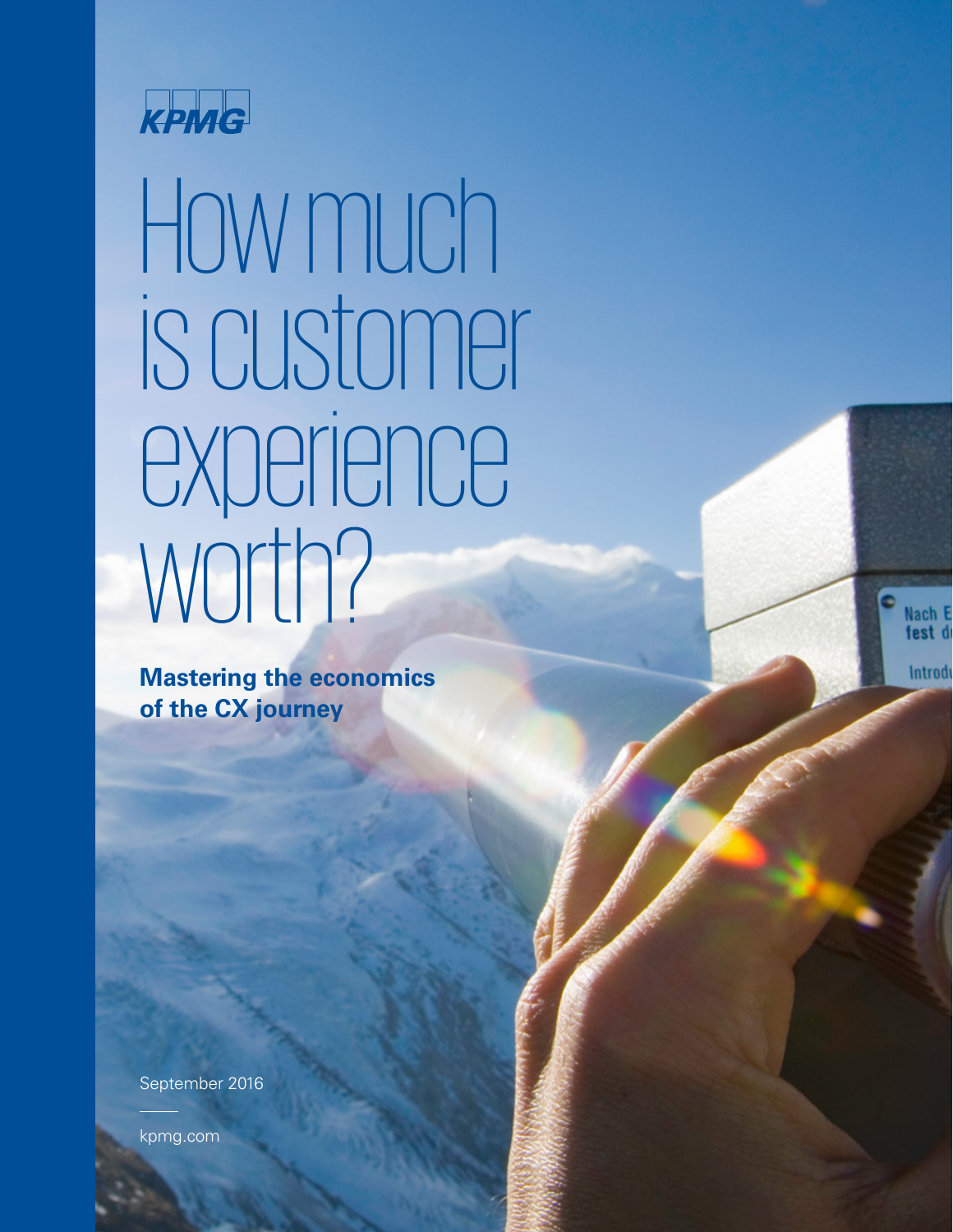## Achieve an appropriate balance of value

It's clear that the customer truly is king. Customers live in a world with 24/7 access to almost anything and have many more options than ever before. This leaves companies eagerly vying for their attention, hoping to stand out in a crowded marketplace by providing a superior customer experience.†

 And that's not always easy to do. Customer expectations of highly personalized experiences continue to evolve daily. Many are quick to go elsewhere if they don't receive the desired experience.

As a result, organizations are investing record amounts in enhancing the customer experience. Analysts predict that over the next five years, customer experience will overtake price and product as the number one brand differentiator. Almost nine-out-of-ten organizations expect to be competing primarily on the basis of customer experience.1

As customer experience rises in importance, seismic shifts in customer demographics and rapidly advancing technology will make it even more challenging to deliver the appropriate experience. Meanwhile, capital investments and operating costs to provide these experiences will continue to climb. To be effective and invest wisely, organizations need to gain a thorough understanding of Customer Experience (CX) Journey Economics.

 expect and what financially makes sense for your company to deliver. Organizations CX Journey Economics are about striking the right balance between what customers that master the economics of customer experience will be able to optimize spend and investments while delivering winning customer experiences.<br>
+<br>
+<br>
<sup>+</sup><br>
KPMG defines customer experience (CX) as the sum of all interactions a customer has with a company from the point of

awareness and consideration through purchase and use of the product or service.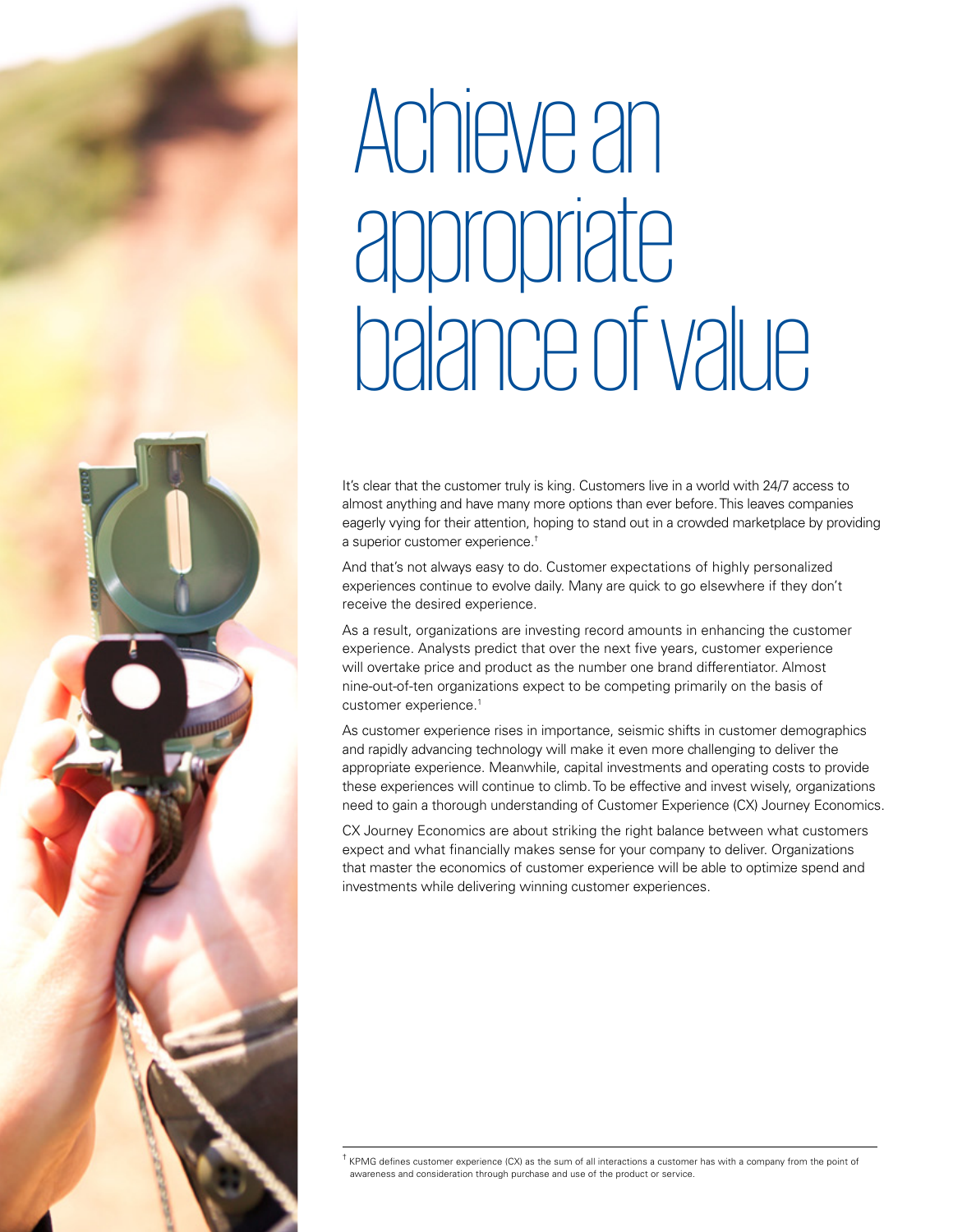"We are seeing a lot of emphasis on what the customer wants" says Julio Hernandez, KPMG's US Customer Advisory leader and Global Customer Center of Excellence leader. "Yes, you need to understand everything about your customers' expectations and needs, but you also need to understand the value those customers bring to your organization. There needs to be the right balance between meeting your customers' expectations and understanding the value to attach to it. There are a lot of organizations investing so much in customer experience that their cost structure becomes untenable."

*There is significant romanticism over the customer experience in the market today. You'll hear recommendations to delight customers regardless of cost, implying the more you invest in customer experience, the greater the financial return. In fact, the relationship between customer experience and financial return is much more complex. The CX Journey Economics Model helps determine an appropriate balance of value.* 

### **Figure 1 – CX Journey Economics Model**

CX Journey Economics is a strategic process designed to strike the right balance between the experience customers expect and what financially makes sense for companies to deliver.

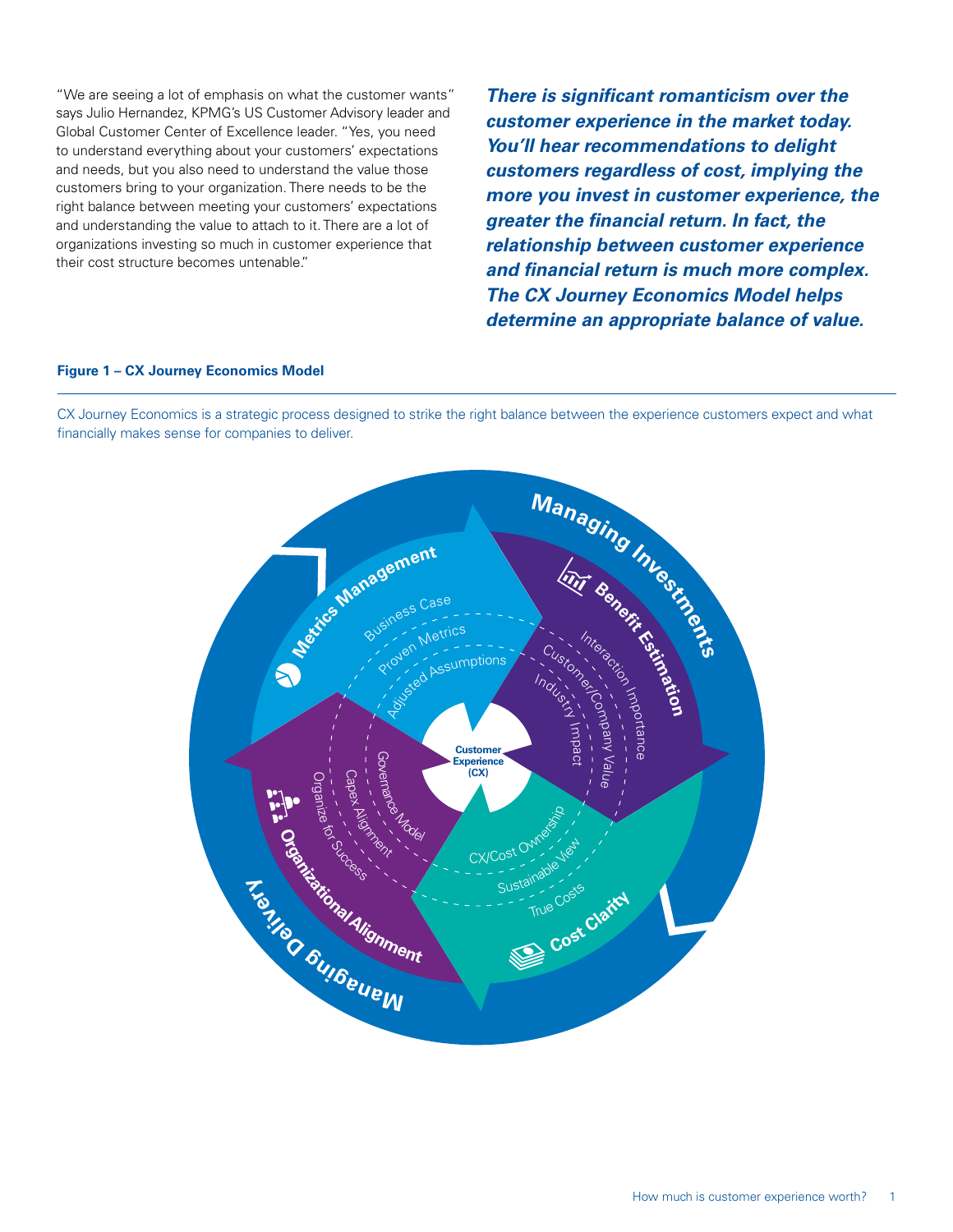## Invest wisely in customer experience

It's no secret that failing to meet your customer's expectations can have serious negative consequences. Falling short on expectations directly impacts customer retention and repurchase behaviors,<sup>2</sup> which can result in lower profits and decreased market share.

However, exceeding customer expectations can also negatively impact profits. Often, the costs of delighting customers exceeds the potential value it can generate. In their efforts to surprise and delight customers, organizations can generate higher-than-necessary operating costs, which also can result in profit loss.

Interestingly, failing to meet customer expectations has been shown to have twice the negative impact as delighting customers has a positive impact.3 And delighting customers reaches a point of diminishing returns quickly.4

Therefore, CX Journey Economics plays a vital role in determining an effective customer experience strategy. As **Figure 2** illustrates, the ability to strike the right balance between what customers expect and what an organization should deliver plays a direct role in the value customer experience will bring to the business.

*It's no secret that failing to meet your customer's expectations can have serious negative consequences. However, exceeding customer expectations can also negatively impact profits. Often, the cost of delighting customers exceeds the potential value it can generate. In their efforts to surprise ad delight customers, organizations can generate higher-than-necessary operating costs, which can also result in profit loss.* 

### **Figure 2 – Striking the Right Balance**

Balancing between what customers expect and what an organization should deliver plays a direct role in the value CX brings to a business. Both under and over delivery of customer experience negatively impacts economic value.



**The negative impact of under-delivery can be up to twice as great as the positive impact of over-delivery.6** 

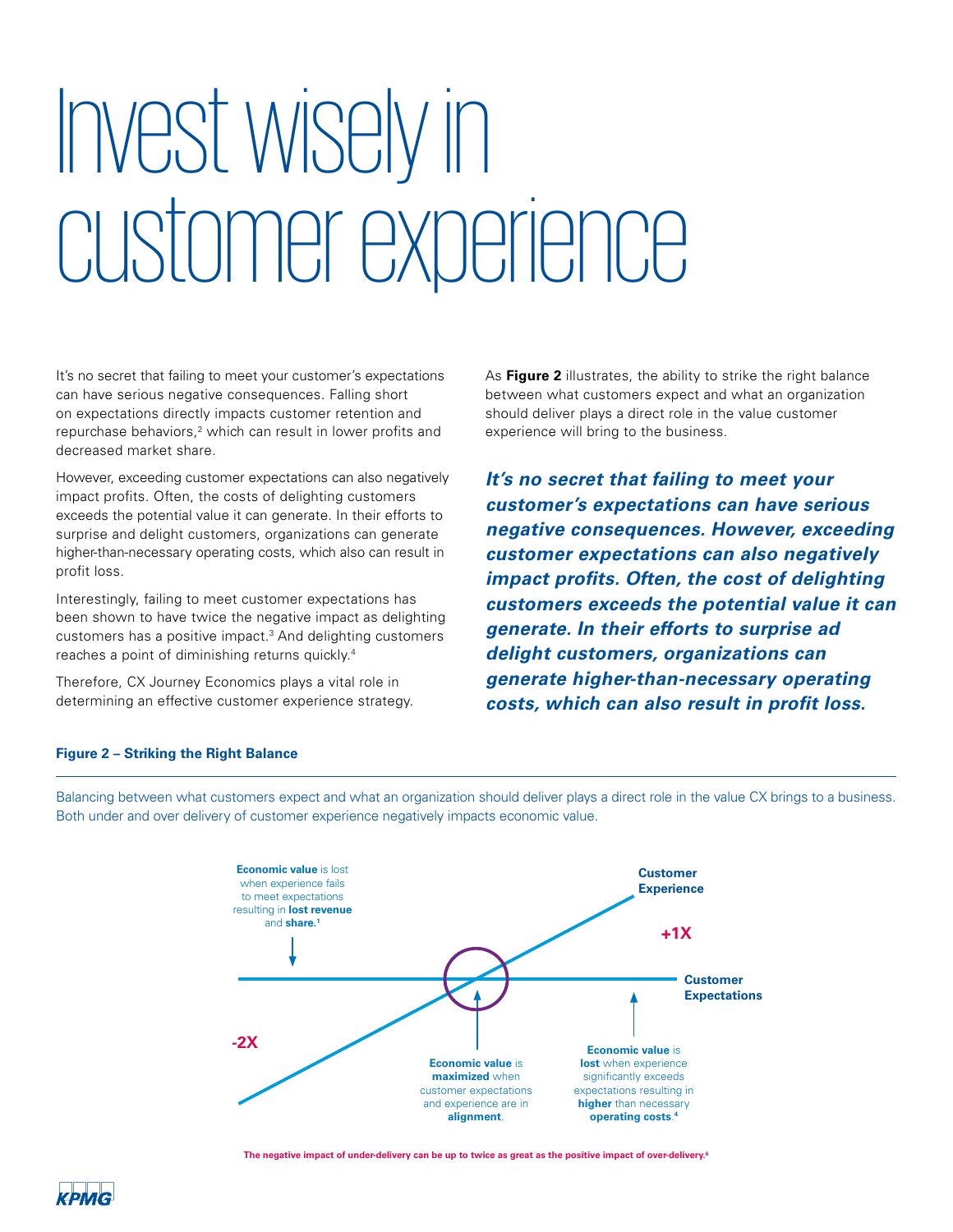## Make the most of your journey

Do most organizations manage the economics of the customer journey effectively? Unfortunately, no. For many organizations, investments in improving the customer experience doesn't generate enough value, provide an acceptable return on investment (ROI) or promote consistent and sustainable organizational processes.

Our work with clients and independent research shows that organizations often fail to:



### **Manage by metrics**

Create an effective business case based on financial measures that have a proven association with customer experience.



### **Recognize true beneft potential**

Generate an accurate estimation of the benefit potential possible from customer experience.



### **Gain clarity on costs**

Obtain comprehensive data on customer experience costs accrued across the organization.



### **Align organizational support for success**

Consider the organizational effort required to support customer experience.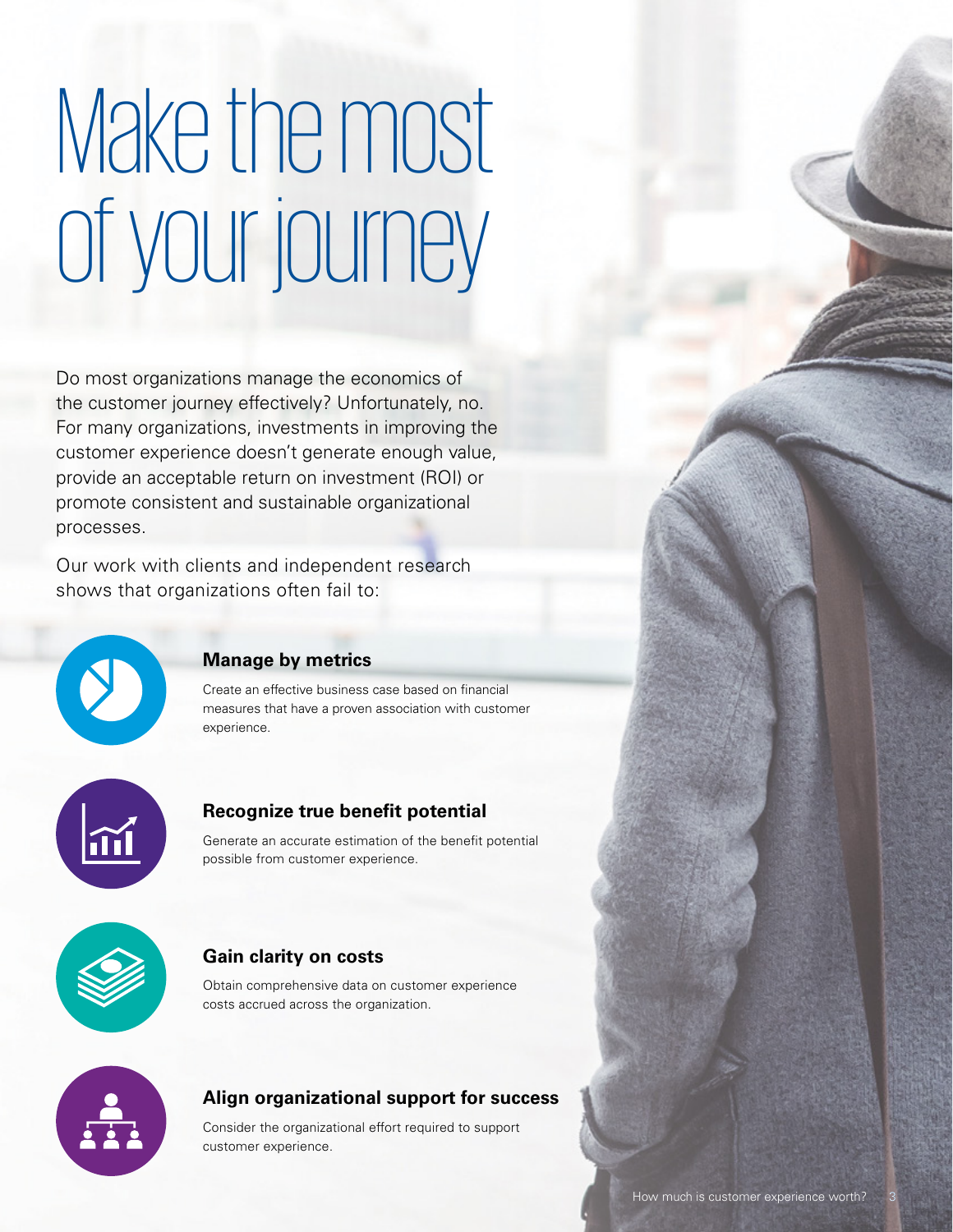### **Key takeaways**

- • Consider customer experience investments with the same level of due diligence you would consider other business investments. Develop a business case to guide the investment decision.
- experience. • Ensure investments to meet customer expectations and to address broken experiences are tied to metrics with proven association to customer
- Moderate assessments of value generation from investments designed to delight customers to account for their diminishing returns.

# Manage by metrics

 rates and/or customer lifetime value. Such measures can then be translated into Even when organizations develop business cases for customer experience, many fail to ground their investment plans on financial/customer measures with a clear linkage to value generation. For example, we recommend linking investments designed to repair experience shortfalls to specific customer activity measures such as attrition, repurchase a financial impact.

However, when investments are designed to exceed customer expectations or meet competitive benchmarks, research shows the impact is most often seen in measures relating to loyalty, such as the intent to recommend and repurchase patterns.<sup>5</sup>

 delighting customers will have on their retention and repurchase activity. The downside is that typically there is a fall-off between levels of intent and actual behavior. This makes it more difficult to measure the true impact of delighting customers. Organizations need to reflect this fall-off when estimating the impact

The link between customer experience and profit, stock performance, market share, and share of wallet are even more tenuous. Academic research and business analysis have failed to demonstrate a strong recurring relationship between customer experience and these financial measures. **Figure 3** provides additional context on the relationship of customer experience to key financial measures.

As pressures to prove the value of customer experience mount, companies will need to become more sophisticated in their ability to understand and manage CX Journey Economics.

"Corporate boards now require far more rigorous business cases for major investments in customer experience" says Adrian Clamp, KPMG's UK National Customer Advisory lead. "UK customer experience teams have had to move beyond simple Net Promoter Scores as the sole measure of CX success."

*Even when organizations develop business cases for customer experience, many fail to ground their investment plans on financial/customer measures with a clear linkage to value generation.* 

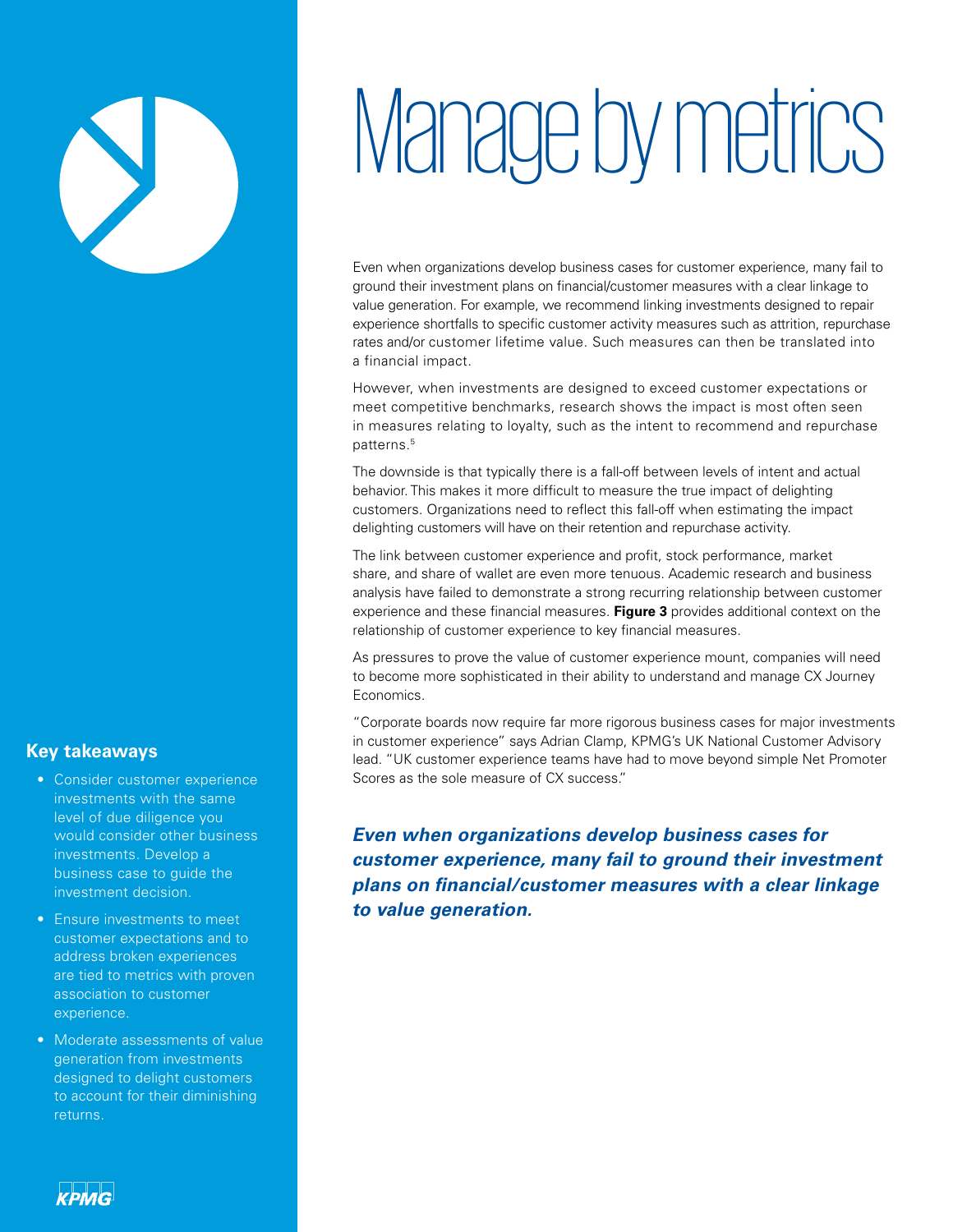### **Figure 3 – Financial Measures Table**

Academic research and business analysis have failed to demonstrate a strong recurring relationship between customer experience and many key financial measures.

| <b>Financial</b><br><b>Measures</b>             | <b>Relationship to CX</b>                                                                                                                                                                                                                                                                                                                                                                                                                                                                |
|-------------------------------------------------|------------------------------------------------------------------------------------------------------------------------------------------------------------------------------------------------------------------------------------------------------------------------------------------------------------------------------------------------------------------------------------------------------------------------------------------------------------------------------------------|
| Revenue <sup>7,8</sup>                          | • There is strong evidence of a positive relationship between customer experience and revenue.<br>• However, this relationship reaches a point of diminishing returns rather quickly.<br>• Under-delivering on customer experience has a much higher negative impact on a company's revenue<br>than over-delivering has a positive impact.                                                                                                                                               |
| <b>Stock</b><br><b>Performance</b> <sup>9</sup> | • There is no compelling evidence to indicate that better customer experience translates into a higher share price.<br>• Research by Bloomberg Businessweek revealed that only 1 percent of market performance can be tied<br>directly to customer satisfaction.                                                                                                                                                                                                                         |
| Profit <sup>10</sup>                            | . Despite multiple attempts to link profit to customer satisfaction, to-date no one has been successful in<br>revealing a causal relationship between customer satisfaction and profit.                                                                                                                                                                                                                                                                                                  |
| <b>Market</b><br>Share <sup>11</sup>            | • Research indicates that there is no relationship between CX and market share. In fact, the CX of market<br>share leaders can lag that of niche competitors.<br>• Companies with higher market share serve a more diverse customer set making it more difficult for them to<br>achieve high satisfaction ratings than their niche competitors who serve a more homogenous customer base.<br>• For some companies, as their market share declines their customer satisfaction increases. |
| <b>Share of</b><br><b>Wallet<sup>12</sup></b>   | • There is a lack of definitive evidence to suggest a direct correlation between customer satisfaction and<br>share of wallet. Higher levels of customer satisfaction show a weak relationship to share of wallet if a<br>company is not the customer's preferred brand.                                                                                                                                                                                                                 |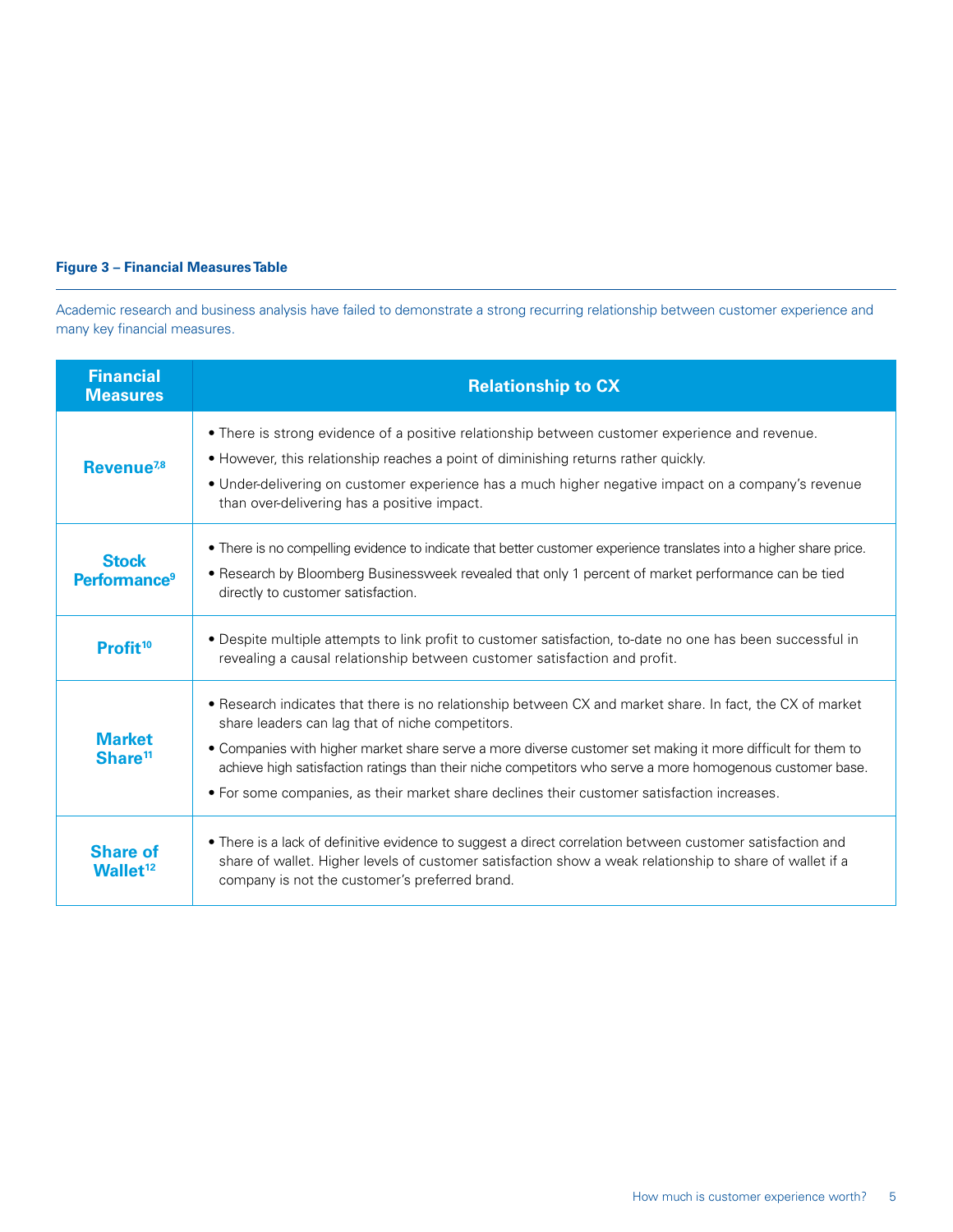### **Key takeaways**

- Segment your customer base around the customer experience. Identify their journeys, understand the value of each segment, and research the importance of each interaction. Be sure to understand each segment's expectations and their current level of satisfaction with the interaction.
- Use this understanding of value and expectation to conduct a value gap analysis. Determine the extent of value released by improving the experience for certain customer segments at specific interactions. Use conjoint analysis and other advanced research/analytics to identify the potential customer response the investment may drive.
- Determine the industry impact of interactions to better understand the actual value generated by customer experience across different industry segments.

## Recognize true benefit potential

Another step within CX Journey Economics is making sure you have all the necessary customer data needed to accurately estimate the potential upside from customer experience. Most organizations today have capabilities to measure customer satisfaction and identify key deficiencies in customer experience. Still, while customer satisfaction is critical data, it is only part of a complete perspective on customer experience.

 categories are defined below: Organizations need to also understand how different interactions vary in importance to customers. They can gain a greater understanding of the impact of interactions by categorizing experience factors as *"must-haves*," *"selectors,"* or *"delighters."* These

### **Must-haves**

The foundational experiences—the basics—that organizations must get right. Failure to meet expectations can have a terrible negative impact on customer satisfaction. However, exceeding must-have expectations will likely have only a neutral effect on customer experience.

### **Selectors**

The customer experience factors that compel a customer to go with one company versus another. Failing to meet expectations will have a significant negative impact on customer satisfaction. In this case, exceeding expectations has the potential for increasing satisfaction.

### **Delighters**

Those experiences that surprise the customer because of the high level of service received. Delighters create impact only when the overall customer experience is strong. Organizations cannot delight their way out of a poor overall experience. Additionally, human nature kicks in with delighters and over time the impact of delighters erodes as customers' expectations are reset.

Just as not all interactions are equally important to a customer, not all customers are equally valuable to the company. The question of value works both ways, points out Hernandez.

*Still, while customer satisfaction is critical data, it is only part of a complete perspective on customer experience.* 

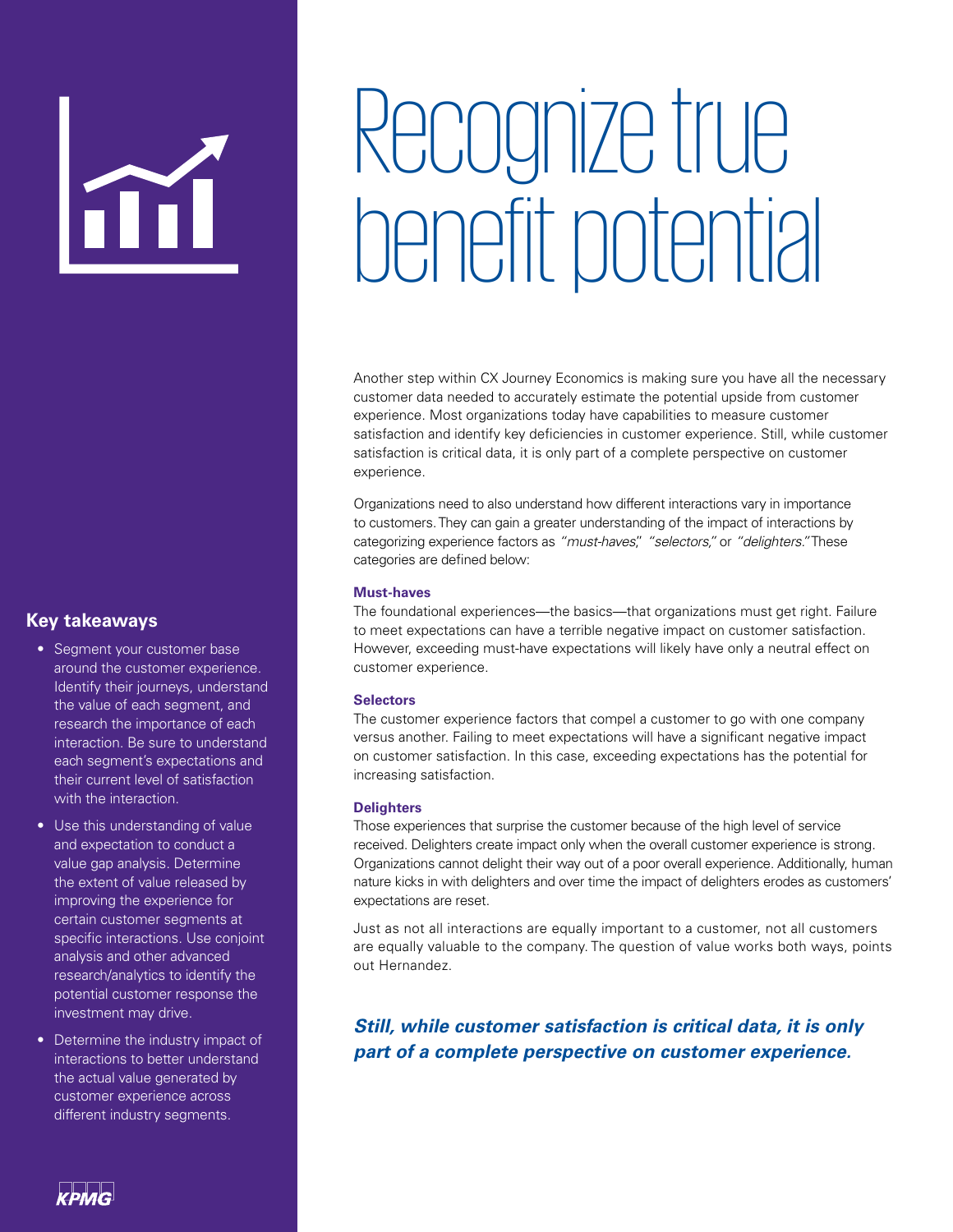"You need to understand what customers want and value, but you also need to understand the value the customer places on improvements and the value that they bring into the company." says Hernandez. "It's not enough to give the customer a seat and voice at the table. There needs to be a balance struck between what customers say they want, understanding what they will actually do, and knowing what value to attach to it."

insignificant role in shifting share of wallet.<sup>13</sup> At the same time, organizations must also understand their value to customers. If a company is not a customer's preferred brand, customer experience enhancements have been shown to play an

Customer experience potential is also impacted by the relationship between a company, its customer and its

from customer experience investments.<sup>14</sup> competitors. Industries and organizations with low consumer barriers to switching providers and where there is a perceived difference between providers can see greater positive impact

have a noticeable impact on revenue generation. For example, in industries where it is easy for consumers to switch providers-such as travel, retail, food service or consumer products-—positive or negative changes in customer experience can

However, in industries where there are greater barriers to switching providers—such as utilities, health care providers or banks-—bad customer experience can negatively impact revenue generation but exceeding customer experience expectations does not necessarily have a positive impact on revenue generation.15

### **Figure 4 – Performance/Importance Mapping**

Mapping the intersection of customer satisfaction performance with the importance of CX interactions highlights where delivery and investments need correction.

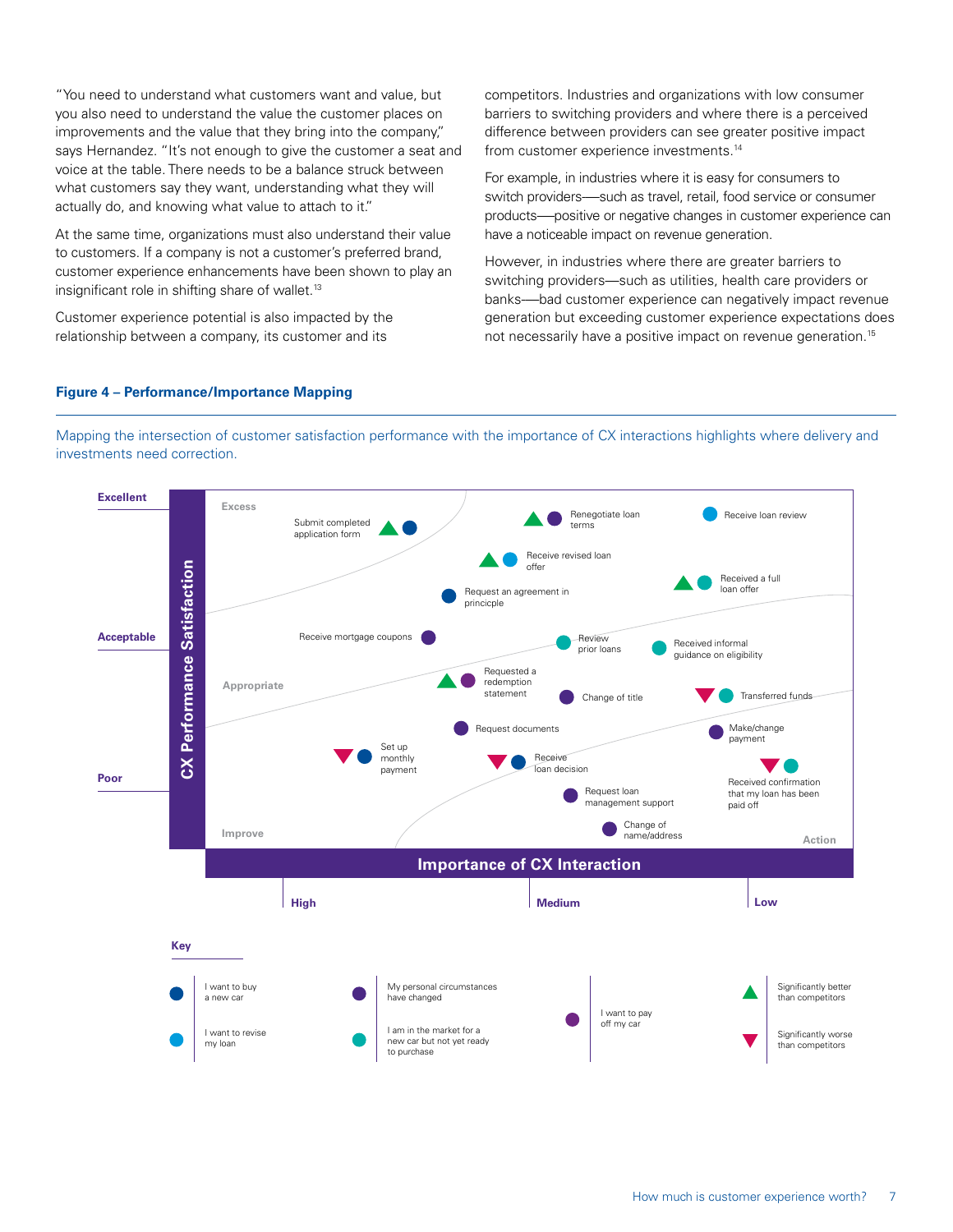

### **Key takeaways**

- Don t try to calculate customer • Begin the process of customer experience costing with a use case. The use case(s) provides a clear outcome which is tied to the findings. It will allow functional areas and cost categories to become part of the same costing process. Take it one step at a time. experience costs for every journey and every interaction at the start.
- Set a strategic vision for customer experience costing. Obtain executive sponsorship to ensure all the right people are involved and working together towards a clear goal.
- costs on a regular basis. • Invest the necessary time and resources needed to create a sustainable method of tracking customer experience costs. Establish standard processes, use tools, and implement policies to support a repeatable ability to calculate customer experience

# Gain clarity on costs

CX Journey Economics also includes gaining an accurate and complete picture of the costs involved in delivering customer experience.

As the number of delivery channels and interaction points grow and customer demands increase, customer experience can become more complicated. The more complex customer experience becomes, the harder it may be to identify and understand customer experience costs. However, waiting is a luxury most companies can no longer afford.

 Consider that 30 percent of organizations that see customer change as a major disrupter to their business say they also need to address shrinking budgets and increased efficiencies.<sup>16</sup> This illustrates how understanding and gaining control of customer experience costs is essentially a business imperative.

Developing a solid perspective on customer experience costs often requires companies to gather figures from multiple functions across the enterprise and then allocate these costs to specific interactions and customer journeys. Cost management and reporting is typically done at the product, function or LOB level (vertical view), which means organizations must reconfigure these costs to provide the cross-enterprise (horizontal) view of costs needed for CX Journey Economics. Many organizations currently lack an enterprise-wide set of definitions and allocation principles required to complete this process.

### **Figure 5.1 – CX Costs on a Functional Basis**

Organizations must reconfigure CX costs from a functional to an as-consumed basis to provide the cross-enterprise view of costs required for CX Journey Economics.



**Property** Technology Branch **Direct** Marketing Products Overhead **Banking** 

**KPMG**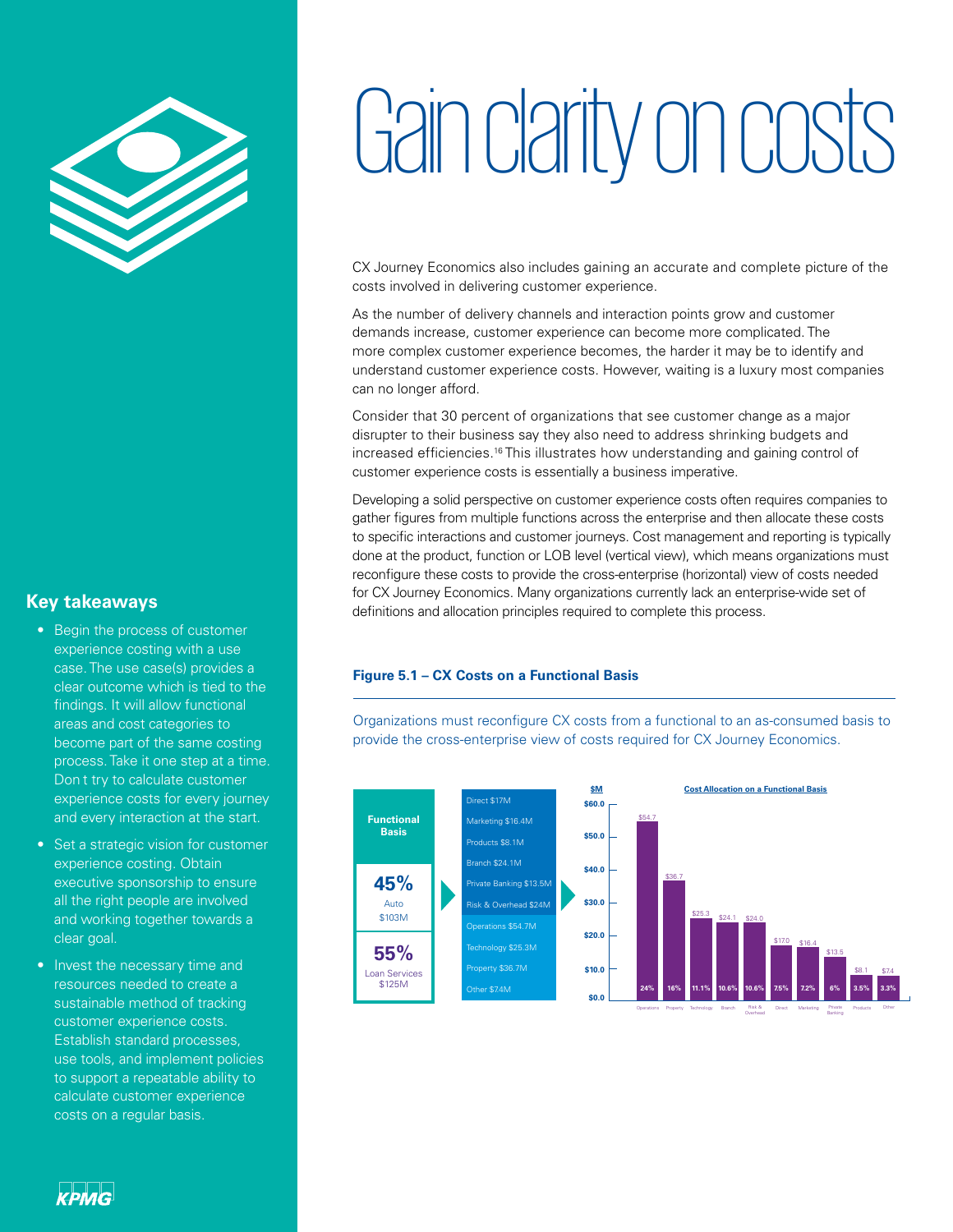Further, firms wishing to get a better handle on CX costs must then collect, standardize and allocate customer experience cost data from across the business. As data is often dispersed across the business, held in an inconsistent manner and housed in multiple disparate databases lacking integration, the time and investment associated with identifying and gathering data to create a snapshot of CX costs is difficult. Firms need to invest in a sustainable method for costing customer experience by implementing tools and processes that support the ongoing calculation, monitoring and managing of CX costs.

 Firms must also address the organizational issues of customer experience cost ownership. Although customer experience is broadly owned, ownership of its costs is typically aligned to specific

 cost centers. Therefore, in some cases, those responsible for the cost may not be the same individuals responsible for customer experience execution. This dichotomy in cost-versus-customer experience delivery can result in competing priorities and an unwillingness or inability to assume responsibility for customer experience cost calculation and management.

Given the effort involved and the organizational issues that may arise, firms that begin the customer experience costing process with a specific use case in mind are often more successful in their efforts. Having a use case allows the firm to define how the data will be used and what insights can be gained to derive the maximum potential benefit for the organization.

 *CX Journey Economics also includes gaining an accurate and complete perspective of the costs involved in delivering customer experience. Firms must also address the organizational issues of customer experience ownership. Although customer experience is broadly owned, ownership of its costs is typically aligned to specific cost centers.* 

### **Figure 5.2 – CX Costs on an As-Consumed Basis**

Organizations must reconfigure CX costs from a functional to an as-consumed basis to provide the cross-enterprise view of costs required for CX Journey Economics.

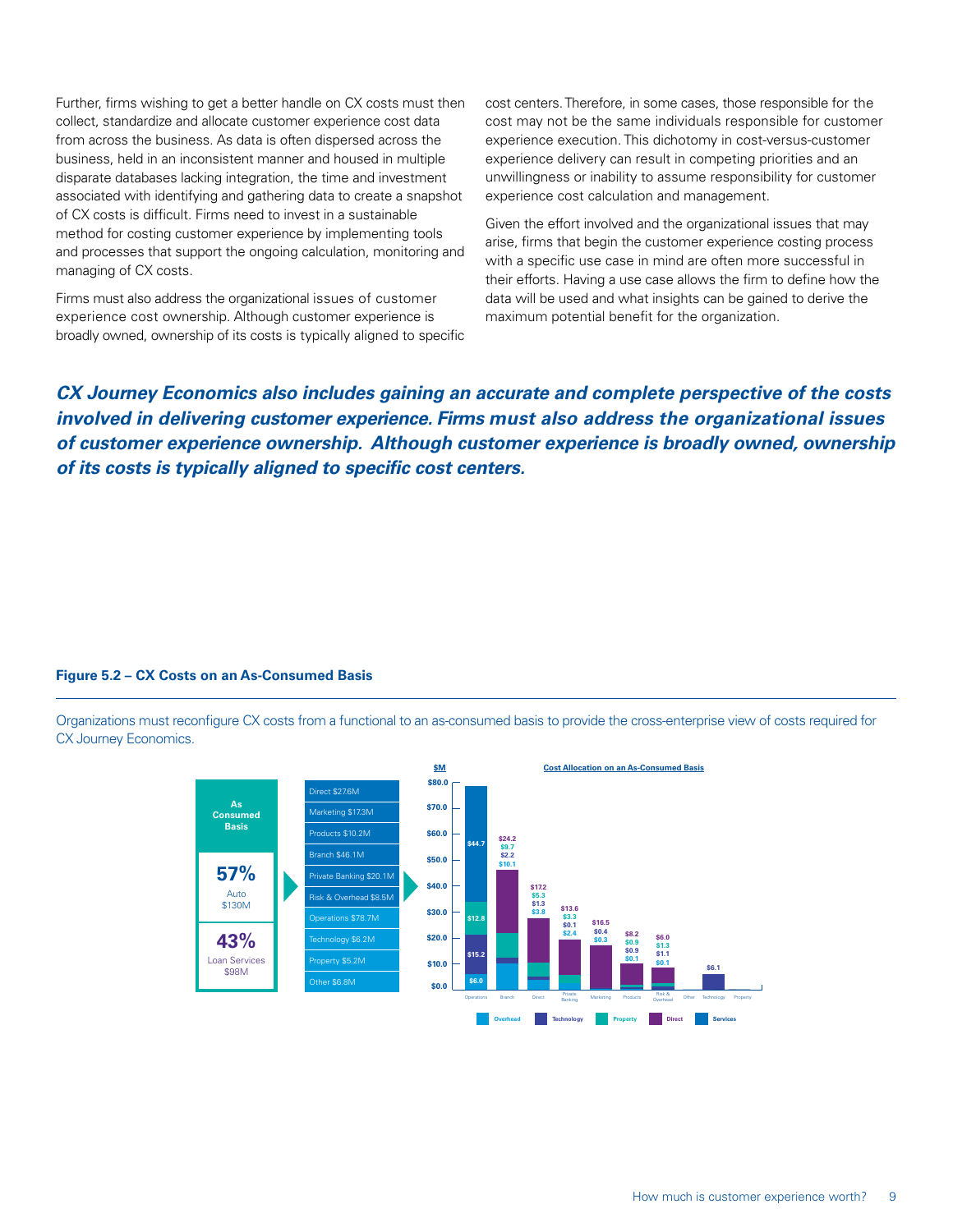# $\bullet$

### **Key takeaways**

- Change the focus to how the customer experience is going to be executed by the organization, at this stage. Develop alternative scenarios on how the new experience will be delivered. Consider the people, process and technology dimensions associated with each scenario and create prototypes to test the selected delivery scenarios against specific customer segments.
- Establish an effective governance model to monitor and manage customer experience and report on CX Journey Economics. At the same time, evaluate your success. Adapt changes to sustain the new experience delivery model, which may require a realignment of people or responsibilities.
- Consider the creation of a customer experience hub, drawing upon people from across the organization to create a virtual hub focused on customer experience excellence. These people will become leads for customer experience in their area and they can play an active role in helping to shape and lead customer experience across the organization.

## Align organizational support for success

Consistent, effective delivery of customer experience is critical to value generation. Therefore, successfully aligning people, process and technology around the same vision and objectives is a key component of CX Journey Economics.

One way to initiate this process is by streamlining the organization around the customer experience and removing extra organizational layers to reduce unnecessary costs associated with its delivery. Consider the trade-off between improved customer experience and potential decreases in operating costs. This delayering can be supported with better voice-of-thecustomer measurement to ensure execution transparency<sup>17</sup>.

Even when organizations have correctly assessed the value potential from making improvements to customer experience, they often lack the necessary processes, incentives, skills and shared metrics to maximize ROI from those investments. Too often, customer interactions are managed by different functions or silos, which can lead to biases that diminish the ROI of customer experience investments. Therefore, instilling a culture change that encourages and incentivizes all functions to feel a responsibility for effective customer experience will help drive its ROI.

It's also necessary to successfully align technology and operating changes to support the customer experience. In the past, organizations have tended to see customer service as more of a resource and training issue. This has led to greater

operational expense versus capital expense investments. As customer interactions become increasingly digital, capital expense investments will become more crucial.

When making a capital investment, organizations should consider if the investment is designed to impact the effectiveness or the efficiency of the customer experience. For example, organizations whose customer experience is comprised of large volumes of simple, highly similar customer interactions (e.g., a utility company customer service center) will likely see better returns from customer experience capital investments designed to support efficiency of the interaction. Companies whose customer experience is comprised of smaller volume, highly complex and differentiated interactions (e.g., heavy equipment manufacture service center) will likely see a better return from capital investments that support customer experience effectiveness.18

Furthermore, successful alignment should include governance models to monitor and manage customer experience and report on CX Journey Economics. The governance model for CX Journey Economics defines principles and the design and delivery of organization's customer experience journeys and its economics. It outlines roles and responsibilities for decisionmaking, oversight, transparent policies and processes, and clear communication structures to ensure continued reporting of CX Journey Economics metrics and feedback from the changes.

KPMG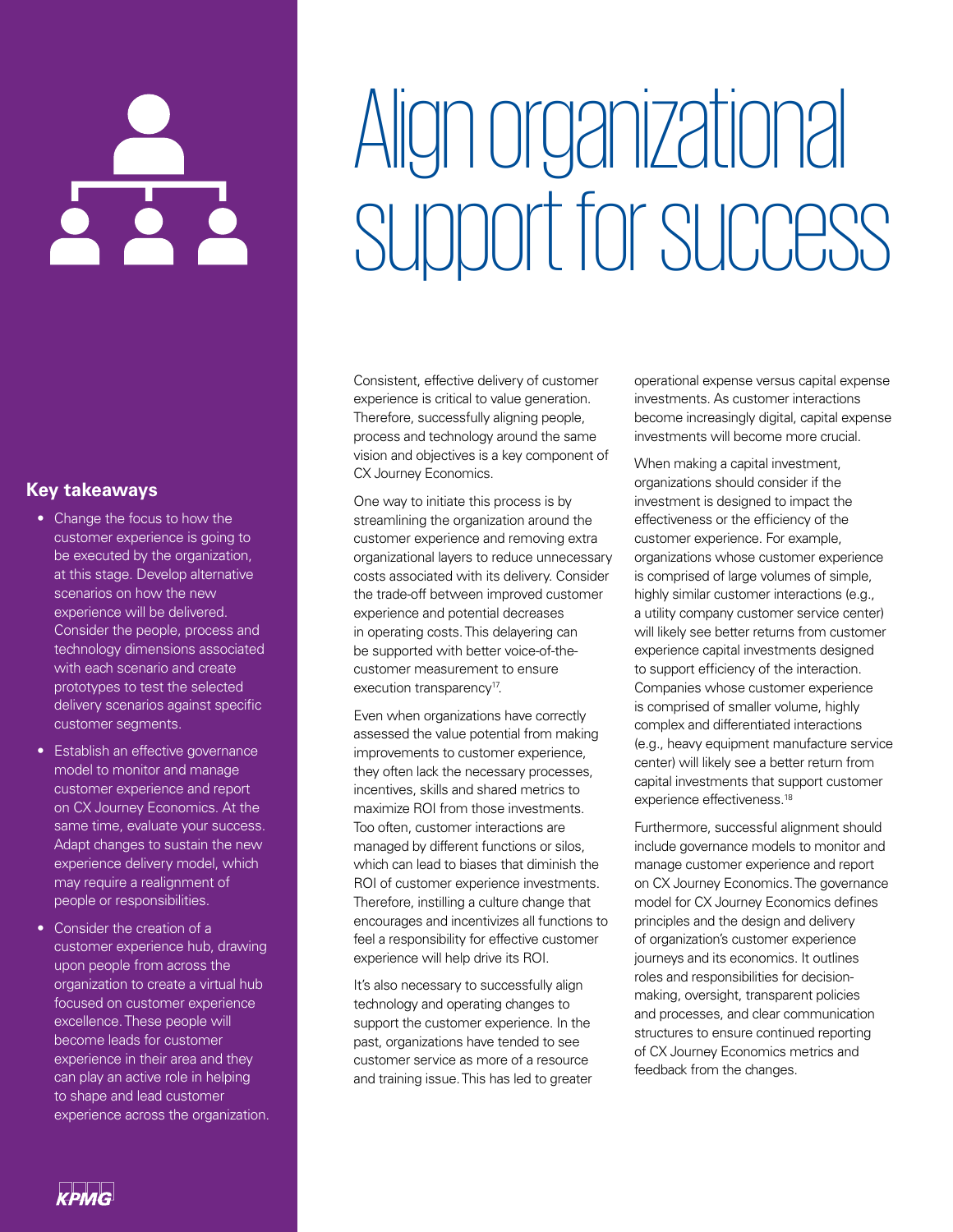KPMG research<sup>19</sup> shows the most customer-centric organizations generate a customer experience plan across the entire organization. Nine-out-of-ten view customer experience transformation as an interrelated set of projects across the business, which leads to a better experience for the customer. Yet, firms that delivered customer experience results below expectations tended to begin transformation within a specific function, channel or technology.

"To get a grip on the financial impact of customer experience we re seeing organizations, around the world and across different sectors,

" KPMG's National Customer Advisory lead in Germany. At KPMG, we " points. This is the way to maximize sales sustainability. use approaches and tools such as journey mapping to unite disparate organizations, functions, partners and suppliers around a shared view of the current experience" reports Antje-Kathrin Schumann, believe organizations should create customer experience hubs rather than building individually connected CRM systems in order to help customers have consistent experiences across all the customer touch

### **Conclusion**

There is significant romanticism over the customer experience in the market today. You'll hear recommendations to delight customers regardless of cost, implying the more you invest in customer experience, the greater your financial return. In fact, the relationship between customer experience and financial return is much more complex.

— *organizational support for success*  By focusing on four key processes within CX Journey Economics—*managing by metrics; recognizing true benefit potential; gaining clarity on costs;* and *aligning*  organizations can better equip themselves to plan and invest wisely in customer experience and seek insights into the real value it provides to the business. CX Journey Economics incorporates key

continuously evaluate an organizations measurements to determine ROI and customer experience execution.

' they haven t tied spend to what the change. "Today, many organizations over- or under-invest in customer experience as customers want and expect or to what the company can cost effectively deliver" says Kelly Owens, KPMG's National Customer Advisory leader in Australia. "In many cases, a customer service evolution is a better investment than a revolution. Both the company and the customer need time to truly appreciate

It's important to remember that customer experience is an evolving journey. With the rapid pace of change and continuous disruption in the marketplace, organizations must be agile and willing to adapt customer experience strategies and tactics as necessary, while paying equal attention to delivering meaningful financial results.

- the explosion of information and the ever economics of the customer journey. "It's not a one-shot deal when you're customer-led," says Hernandez. "When you think about the explosion of new channels, changing expectations of the consumer, you need to think about the way that you manage that on an ongoing basis. The organizations that are going to win are those that can continually understand and be guided by the

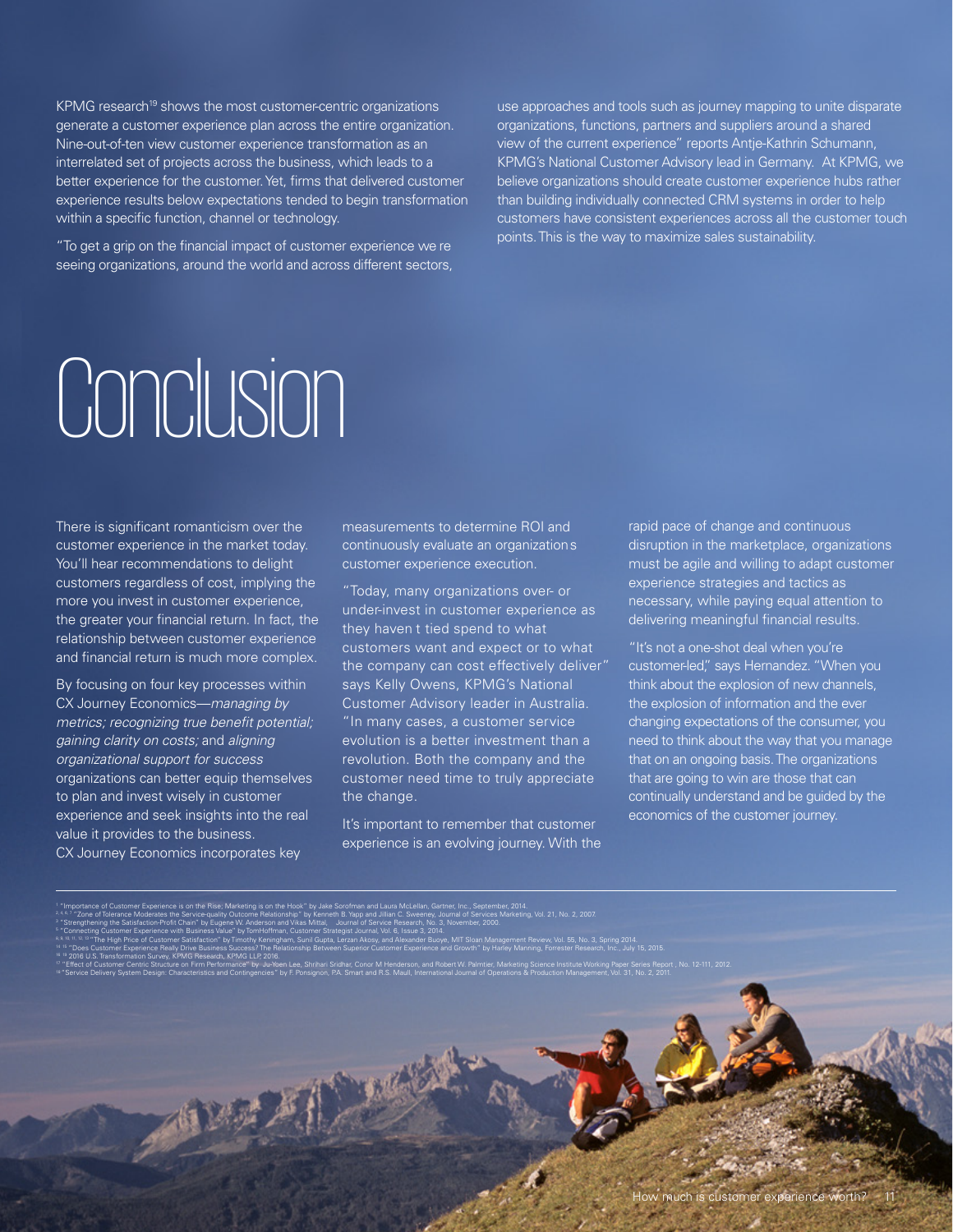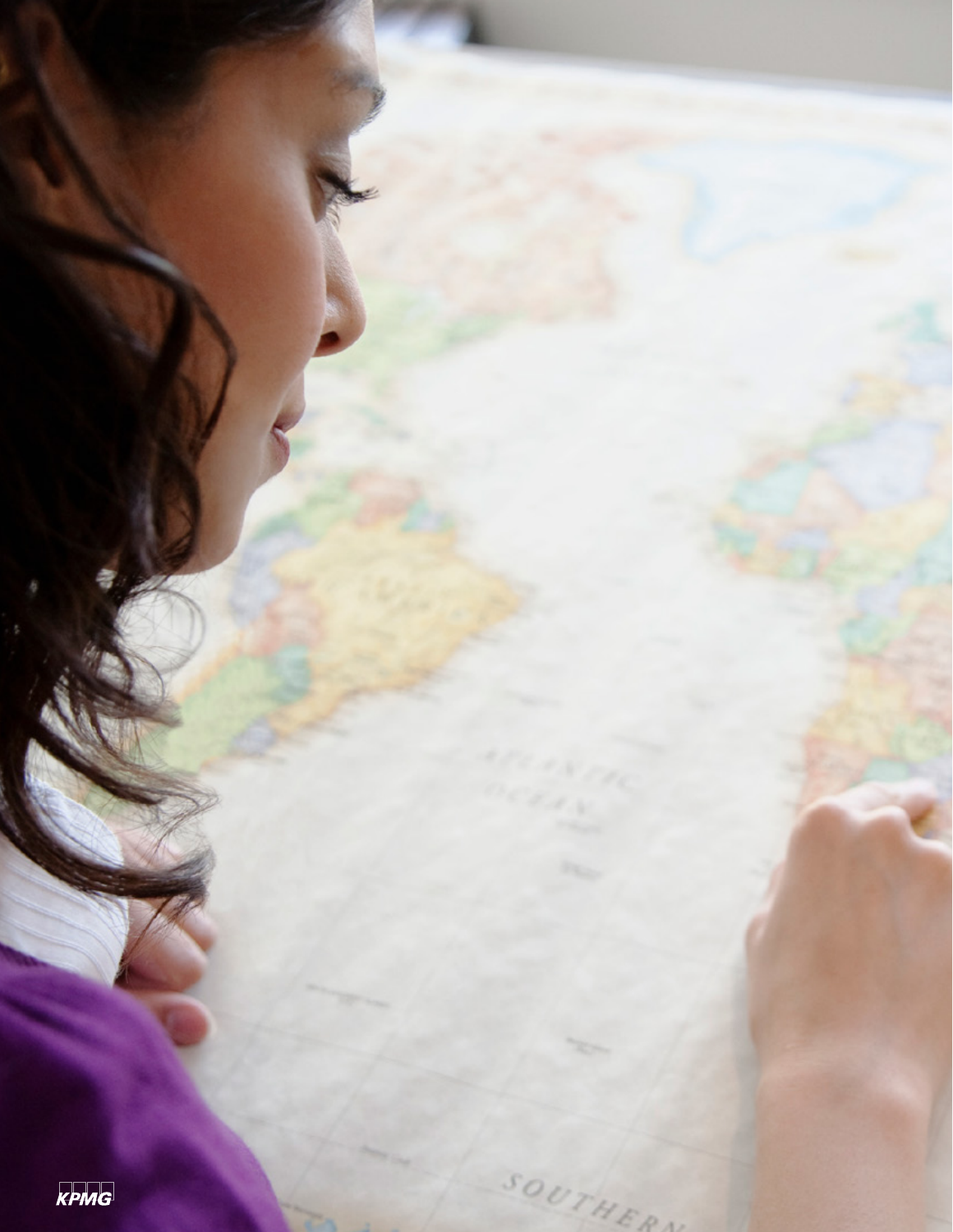# About the author: Julio Hernandez



**Julio Hernandez** 

Head of Global Customer Center of Excellence

KPMG in the US

 and enterprise analytics. During his career, works with clients to design and deliver Julio leads KPMG LLP's (KPMG) Global Customer Advisory practice. He has over 20 years of management consulting experience focused on strategy formulation; marketing, sales, service strategy and transformation; Julio has served clients across multiple industries including consumer goods, retail, health care, telecommunications, energy, natural resources and utilities. As the US Customer Advisory leader and Global Customer Center of Excellence lead, Julio focuses on helping clients to engage the marketplace, attract, convert and keep customers to fuel profitable growth. Julio relevant customer experience that drives

engagement and results in meaningful and sustainable customer relationships. Julio has served clients in North America, Europe and Asia. He has multiple patents and patents pending for both customer experience and analytics. He has also been cited in multiple periodicals including the *Financial Times* and *Forbes*. Julio has a BBA degree from Emory University and an MBA degree from Harvard Business School.

### **About KPMG's Customer Advisory practice**

KPMG's Customer Advisory practice comprises a global team of professionals focused on driving profitable growth through improved customer experience, Omni-Enterprise transformation, and optimizing marketing, sales and service through transformation. We focus on providing the insight you need to create a customer-centric organization and the intelligence that can help you generate ROI from your investments. Our approach guides you from ambition to implementation so that you can keep your customers engaged and satisfied, while creating positive returns for your business.